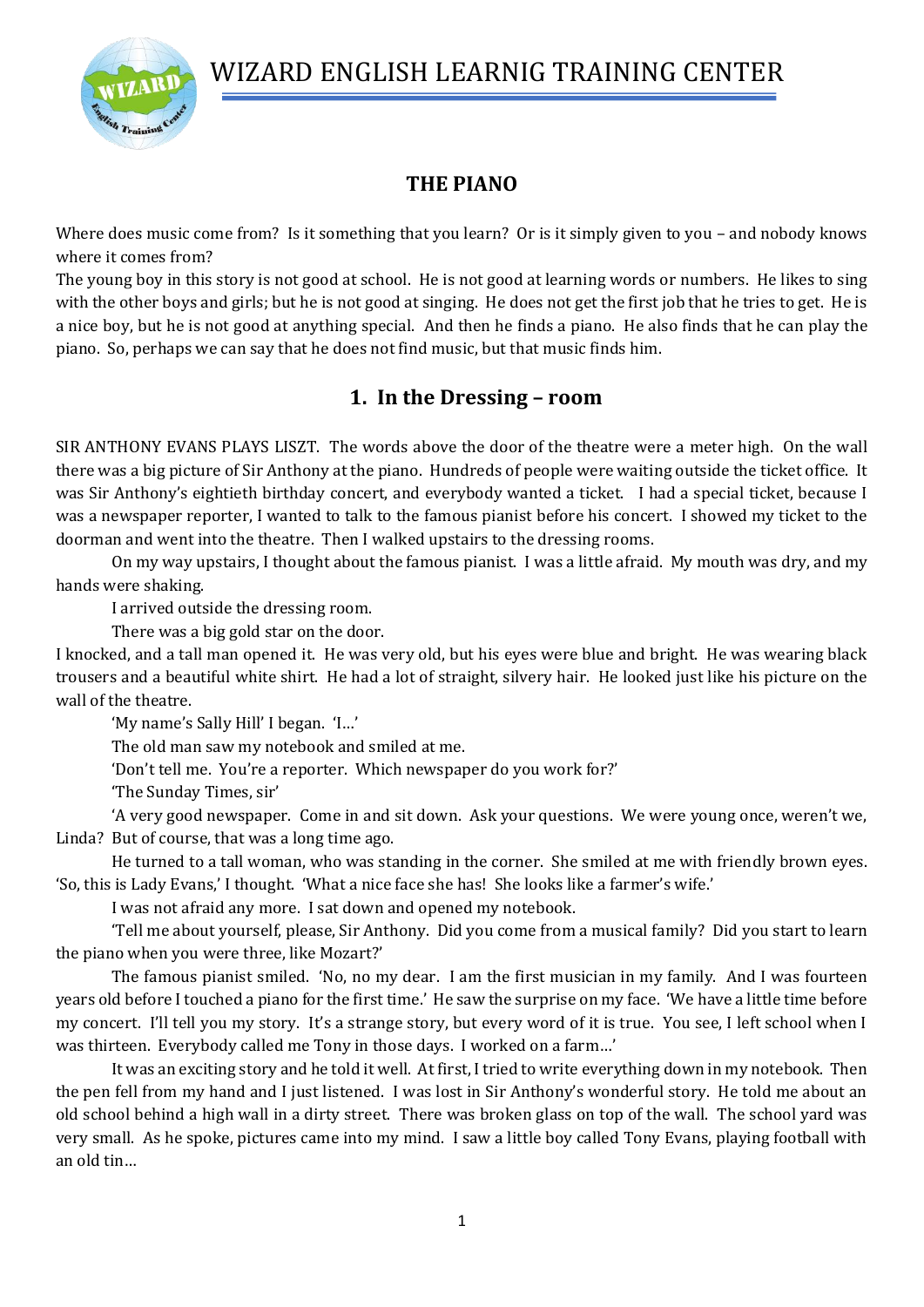

### **2. A Poor Boy**

The teacher's name was Mr. Grey. He was grey, like his name: he was old and grey and tired. Everything about him was grey: grey suit, grey shirt, grey hair and a long, thin, grey face. When he smiled the children saw his long, grey teeth. But he did not often smile. Mr. Grey did not enjoy his job. He did not like children.

'Why does he work here?' one of the children asked one day. 'He doesn't like us.'

But Tony was not a clever boy. He was big and slow and silent. He did not enjoy his lessons. Usually he just sat at his desk and waited quietly for four o'clock to come, when he could go home.

But Tuesday mornings were different, because Tuesday was music day. Every Tuesday morning and old lady called Mrs. Lark came to the school. Mrs. Lark played the piano and the children sang. She was not a very good pianist, but she liked children and she enjoyed her work. She knew a lot of songs too. Every Tuesday her fat little fingers flew like birds up and down the keys of the piano. The children sang like birds, too. The twelve o'clock came. Mrs. Lark said 'goodbye' and locked up the piano for another week.

Tony did not often hear music. His family was poor, and poor people did not often hear music. There was no TV or radio in those days. There were concerts in the town, of course but poor people did not go to the concerts. Sometimes an Italian street musician came to town.

He had a little piano on wheels, and a poor thin monkey which sat on top of it.

The people came out of their houses to listen to his music. Then the monkey went around with a little tin cup. 'Give us a penny!' sang the musician. But when the monkey came back, the tin cup was always empty. The musician shook his head and pushed his little piano away.

There were six children in the Evans family, and Tony was the oldest. They lived in a very small house at the end of a long, grey street. The toilet was outside, in the yard. There was no bathroom. Everybody washed in the kitchen. On Saturday evenings everybody in the family had a bath one after another in an old tin bath in front of the fire. It took all evening. Every Monday Mrs. Evans washed all the family's clothes in the tin bath. But the Evans were clean, and they had enough to eat. Tony did not feel poor, because all his friends were poor too.

In those days, poor children usually left school when they were thirteen. Most of Tony's friends found jobs in shops or factories in the town. Tony did not want to work in a shop or a factory. But he needed a job because his family needed the money.

A few days after his thirteenth birthday, Tony left school too. He began to look for a job. But he was unlucky. The factory did not want him. The shops did not want him. Then his mother thought, 'What about farming?'

One hot summer afternoon she decided to take her son to a farm outside the town.

'I worked on Mr. Wood's farm when I was young,' she told Tony. 'Then I met your father and we moved to the town. But I enjoyed farm work, and I think you'll like it too… I wrote to Mr. Wood last week and asked him to give you a job on the farm. That will be better than the factory.'

### **3. A Farmer's Boy**

Tony and his mother got on a bus in the middle of the town. At first, they drove through streets of small, grey houses. The bus left the town and drove along a country road.

The bus stopped in every village. Tony saw green fields and small, quiet villages. Every house had a garden. The smell of the flowers came in through the open windows of the bus.

At last the bus stopped. Tony could see a river and an old bridge. A small road ran across the bridge, through the fields and over a hill. 'Come on, Tony,' said his mother. They got out of the bus and walked two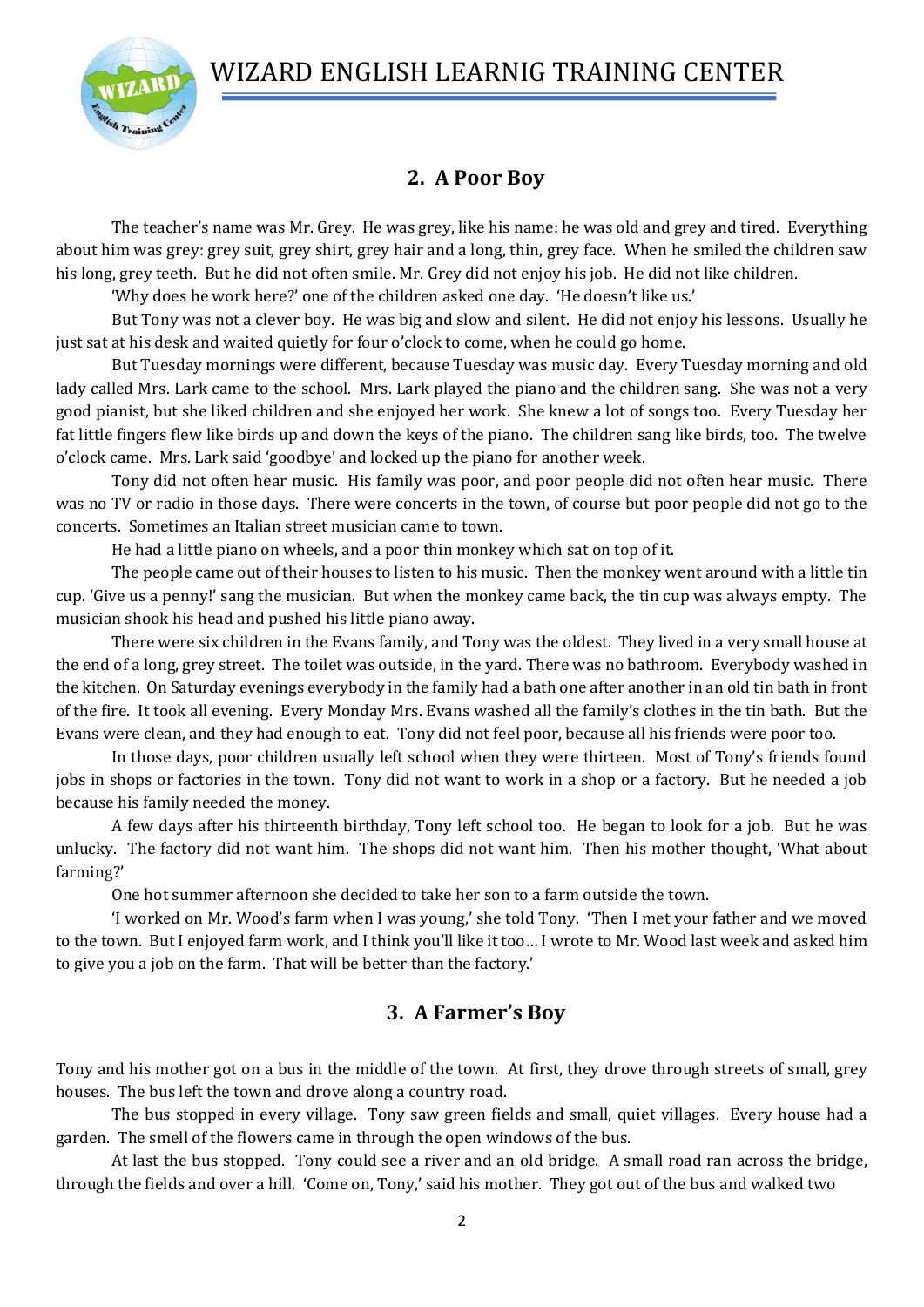

kilometers in the hot sun. There were white and yellow flowers at the side of the road. Tony did not know their names. He wanted to know more about them. He wanted to know more about the trees too. There were no flowers or trees in his street.

He looked at the cows in the fields. 'I've never seen a real cow,' he said to himself. He watched them moving very slowly through the long, green grass. They looked big and quiet.

Tony and his mother arrived at the farmhouse and walked through the farm yard. Chickens were looking for food. A fat white cat sat on a wall and watched them with sleepy eyes.

Mr. Wood came to the door and spoke to Tony's mother. 'Hello Betty. It's nice to see you again.

Thank you for your letter. How are you?' They talked together like old friends.

Tony stood at the door. He felt lost and uncomfortable. But the farmer smiled at him. 'Is this your son, Betty?' he asked.

'Yes. This is Anthony – but we call him Tony at home. He left school two weeks ago. He's a good boy, and he's very strong. Please give him a job, Mr. Wood. We need the money. We've got six children, you know.'

The farmer looked at Tony. 'How old are you, boy?' he asked.

'Thirteen, sir.'

'Do you like the country?'

'Yes, sir,' said Tony.

'Would you like to work for me, Tony?' asked Mr. Wood. 'Would you like to be a farm boy?'

Tony thought about the factory and the shops. The shops were bad, but the factory was worse. When people came out of the factory in the evening their faces looked white and ill. 'Nothing can be worse than that,' he thought. He looked into the farmer's smiling red face. 'Yes, sir,' he said. 'Yes, please.' His mother was right. Tony was a good, strong boy and he worked very hard for Mr Wood. The old farmer did not pay him much money. Tony ate his meals in the kitchen and he slept in a little room at the top of the farmhouse. But the farmer was kind to him and taught him a lot. Mr. Wood had no sons. He had one daughter. Her name was Linda, and she was a year younger than Tony.

Mr. Wood loved Linda dearly, but he wanted a son very much. He was like a father to Tony.

Tony was happy. At the end of every day his back was tired, and his legs hurt, but he slept like a baby. He ate Mrs. Wood's good country food. He drank a lot of milk.

Soon he needed new clothes. He sent his old clothes home for his brothers. He sent his family money, too.

Sometimes Tony visited his family. He enjoyed those visits, but he was always happy to leave again. 'I'm a country boy now,' he thought.

In the school holidays Pip and his brother John came to the farm. Pip was seventeen and John was sixteen, but they were both still at school. Their father had a large shoe shop in the town. He wanted them to go to college and learn to be businessman. But the boys spent all their holidays on Mr. Wood's farm.

'I want to be farmer,' said Pip.

'That's right,' said John. 'Farming is the best job in the world!'

'But you just come here in the summer!' said Tony. 'It isn't always summer, you know. The sun doesn't always shine. Farmers work hard in the winter too. It's a hard, dirty job.'

'But you like it!' said John, and he was right. Tony liked his job very much.

#### **4. An Old Piano**

One hot summer afternoon Tony, John and Pip were cutting the long grass. The sun was hot, and they were tired. Mr. Wood came into the field.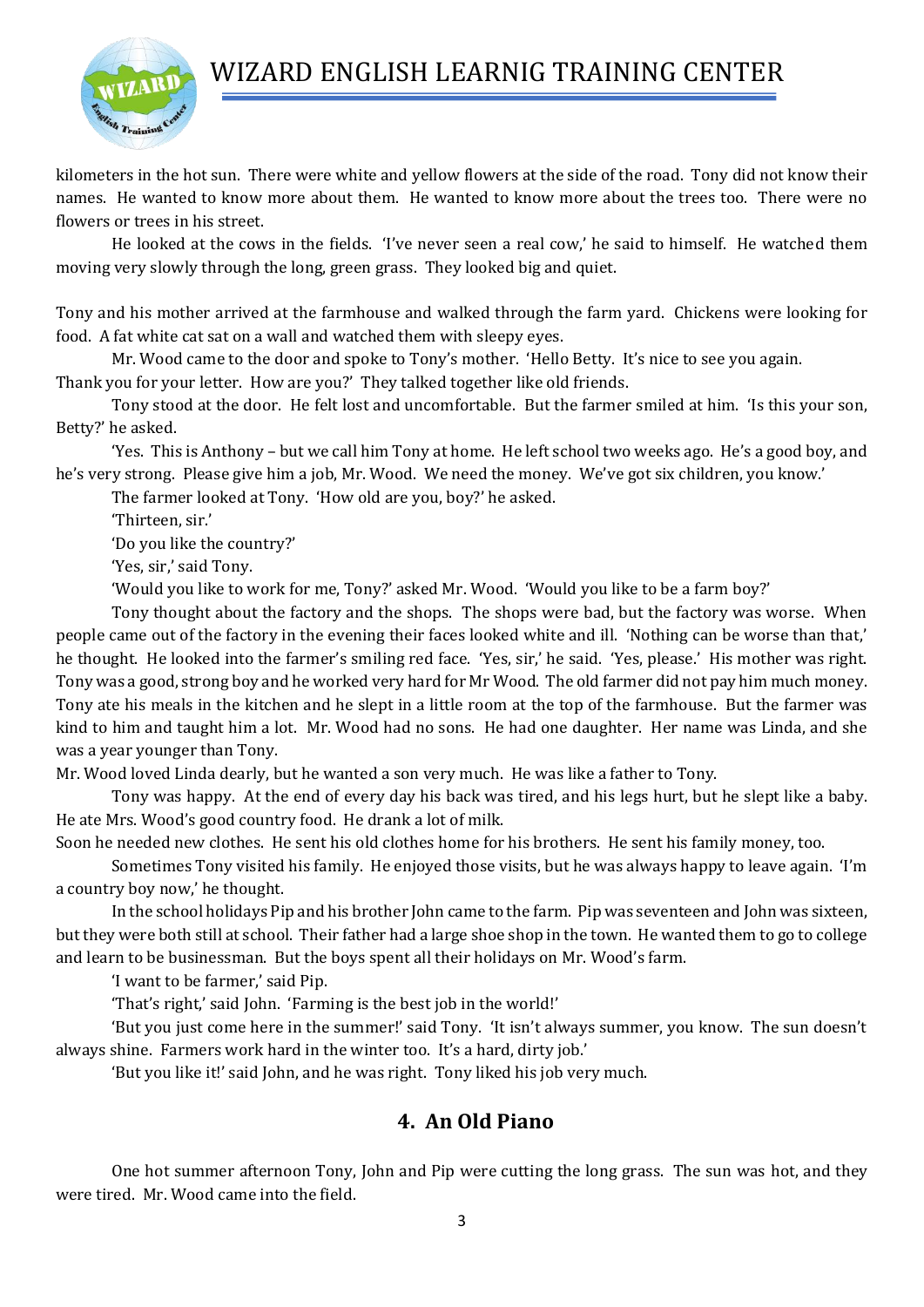



'Now, boys,' he said, 'I have a job for you.'

'He always has a job for us!' said Pip very quietly. The older boys smiled. The farmer liked to keep them busy. They walked with him to an old wooden building near the farmhouse.

'Now,' said Mr. Wood. 'My new car will arrive here next week. I want this building for a garage. Get the rubbish out of the building. Then clean it really well. I want to keep the car in it.'

'What shall we do with the rubbish, Mr. Wood?' asked Pip.

'Get rid of it, of course!' answered the farmer. 'Now stop asking questions, young Pip. I'm a busy man.' He walked away.

The three boys opened the doors of the building. They looked at the rubbish, then they looked at each other.

'This is going to take a long time,' said Tony. He went to the back of the building. He saw something behind a lot of old boxes. It was very big.

'What's this?' asked Tony.

'Is it a cupboard?' asked Pip. John came and moved some of the boxes. 'It isn't a cupboard,' he said in surprise. 'It's an old piano.'

The piano was made of beautiful, dark brown wood.

Tony took off his shirt and cleaned the wood with it. He saw brightly-colored birds, flowers and leaves. They shone like stars in the dark, dirty building.

Tony opened the piano. He looked at the keys. 'We can't get rid of this,' he said. 'We really can't.' He found an old, broken chair and sat down at the piano. His fingers touched the keys. He closed his eyes. Halfforgotten music danced through his mind. His fingers began to move. They moved up and down the keys. He began to play an old song. He was suddenly very happy.

'I can play the piano,' he thought. 'Nobody taught me, but my mind tells my fingers what to do, and I can make music.' His friends listened.

'That's beautiful,' said John. 'What is it?' 'I don't know,' said Tony. They heard a noise behind them. Linda Wood was standing at the door. She was tall, thin girl with long, soft brown hair. She was not beautiful, but she had big, kind brown eyes and a sweet smile. She was smiling now, and she was singing very quietly. Tony heard her and stopped playing. He stood up. His face was red, and he felt hot and uncomfortable.

'Don't stop, Tony,' said Linda.

'I've finished,' said Tony shortly. He closed the piano.

Linda came into the building. 'Look,' she said, 'Mother has sent you some cakes and milk. She asked me to bring them.'

Mrs. Wood was a very good cook. The cakes were still warm… They all ate and drank.

Linda looked at the piano. 'Who taught you to play the piano, Tony?' she asked.

Tony looked down at his dirty old shoes. 'I can't play the piano,' he said. 'Yes, you can!' said Linda. 'I heard you. I have piano lessons at school, but I can't play like you. I like that song. It's called Green Fields.

I've got the music at school, but I can't play it. It's too difficult for me. Do you want to borrow it?'

'I can't read music,' said Tony. 'We didn't have music lessons at my school.' He looked unhappy and thoughtful. 'Music!' thought Tony. He remembered the street musician with his little monkey. Then he thought about Mrs. Lark. He remembered those wonderful Tuesday mornings, and he smiled. 'We sang a little on Tuesday mornings, that's all,' he said.

He stood and looked at the piano. 'I must have it,' he said to himself. 'I'll ask Mr. Wood.'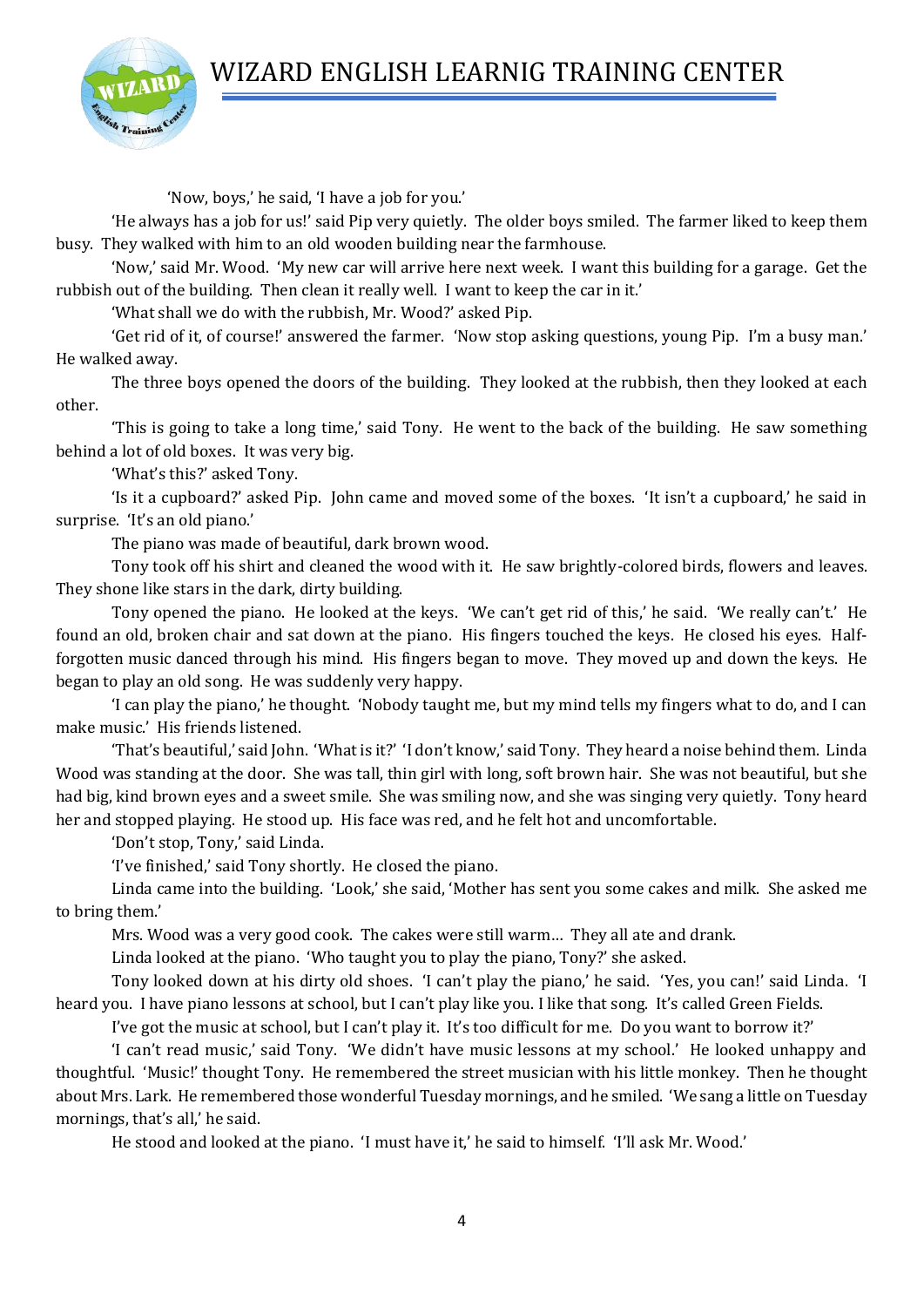

At seven o'clock Tony washed in cold water and put on his clean shirt. Then he went to the kitchen with Pip and John. They sat down at the big kitchen table and Mrs. Wood put the food on three hot plates. Then she went to have supper with Mr. Wood and Linda.

Tony ate his meat and potatoes and drank two cups of strong, sweet tea. Then he had three small cakes and an apple. He was always hungry. He washed his plate and his cup and put them away.

'Now!' he thought. He got up and went to the door. 'Where are you going?' asked John.

'I want to ask Mr. Wood about that piano,' said Tony. 'Pianos cost a lot of money. We must tell him about this one. Then he can decide what to do with it.' He knocked at the door of the sitting-room.

'Come in!' said the farmer. He was reading his Farmer's Weekly. Mrs Wood was mending a hole in Linda's school dress. Linda herself was doing her homework at the table in the corner.

'Please, Mr. Wood,' began Tony, 'there's an old piano in that building…'

'I don't want to know, boy!' said Mr. Wood.

'You don't want to know? ´said Tony. 'But a piano isn't rubbish, sir…'

'It is rubbish, boy. Take it away. Get rid of it. I want that building for my new car. Now go away. I'm tired. I've had a busy day and I want to read my newspaper.'

'But...' began Tony again.

'I don't want to know!' said Mr. Wood. 'Go away!' He shook his newspaper angrily. 'Yes, Mr. Wood,' said Tony. He went out and closed the door behind him. He came back into the kitchen.

'Listen – can you help me?' he said to Pip and John. 'Mr. Wood doesn't want that old piano. He says I can have it. He wants the building for his new car. I can have the piano if I want it. And oh, yes – I want it very much. But where can I put it?'

'That's easy,' said Pip. 'We can put it on Mr. Wood's lorry. We can take the piano to your house. Your family will love it!'

'You've never seen our house,' said Tony. 'It's very small, and there are seven people living in it. We can't take the piano there.'

'Sell it, then' said John. 'Buy something nice with the money.'

'I don't want money,' said Tony. 'I want the piano.' 'How can I tell them?' he thought. 'How can I tell them how I feel about it?' He looked at his hands. He wanted to feel the black and white keys under his fingers again. He wanted to hear the music in his mind… 'What's happening to me?' he thought.

Pip looked at the clock. 'It's late,' he said. 'And I'm tired. I'm going to go to bed. We can think about your piano tomorrow.

### **5. The Village School**

The next morning the boys got up at six o'clock. They took some sandwiches and a bottle of cold tea, and they began to cut the long grass in Mr Wood's biggest field.

The field was near a quiet road. At the side of the road was a small school. It stood in a garden. There were flowers and vegetables and a few fruit trees. But no children were there. The school was empty. It was summer and the children were on holiday.

The sun shone down angrily. The boys were hot and thirsty. At eleven o'clock Tony went for a drink, but the bottle was empty.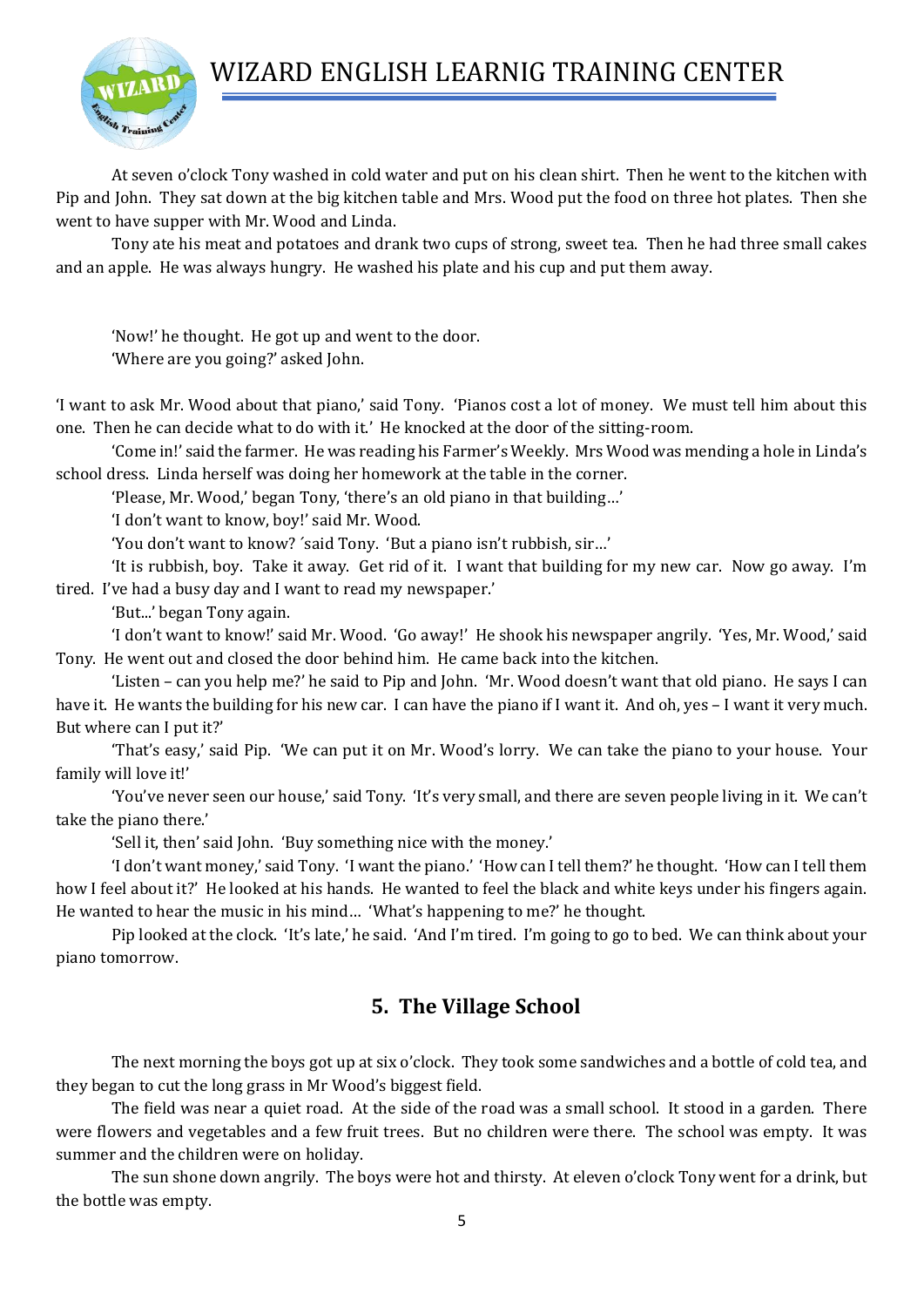

'I want a drink of water,' he said to Pip and John. He took the empty bottle and went into

the school garden. There was a tap there and he turned it. Not water came out. He went to the door of the school. He pushed – and it opened.

There was a little kitchen. Tony turned on the tap. He took a long drink and filled his bottle. Then he decided to look around the little school. It did not take him long. There was one classroom. The desks and chairs were very small, because it was a school for young children. Tony went back into the kitchen. 'It's July,' he

thought. 'Everyone is on holiday. School doesn't start again until September. I can put the piano here. No one come here. I've got six weeks. And in six weeks I can find a home for my piano.'

He went back to field.

'You were away a long time,' said Pip. 'Did you have a drink, or a holiday?' They all laughed.

'Listen,' said Tony. 'The school door is open. The school's empty. I'm going to put my piano in the classroom.'

'Don't be stupid!' said John. 'What will the teacher say?'

'He won't say anything! He's on holiday,' said Tony. 'You're on holiday too, aren't you? When do you go back to school?'

'September the ninth,' said John.

'That's right!' said Tony. 'Listen- the door is open. The key's in the door. I'm not going to steal anything. I'm just going to keep the piano in the classroom for a week or two… Can you help me? We'll put the piano on the lorry, and we'll take it to the school.'

'When? Asked Pip.

'Tonight,' said Tony.

The three boys worked very hard. They cleaned out the building. They cleaned the windows too. Then they put the piano on Mr Wood's lorry.

'What time are we going?' asked Pip.

'Eight o'clock,' answered Tony.

Linda gave the boys supper that night. Mrs Wood was at a meeting in the village.

'Boys,' said Linda, 'Father says you are borrowing the lorry tonight.'

'Yes, that's right,' said Pip. 'I'm driving.'

'Please, can you take me to the village? Catherine is ill.' Catherine was Linda's best friend. 'I want to visit her.'

'But…' began Tony. He looked into her kind brown eyes and he told her his story. He told her about his old school. He told her about Mrs Lark. He talked about the classroom. Linda listened. John and Pip listened too. Then Linda smiled.

'Thank you, Tony. Now I understand. And I want to help you.'

The boy drove Linda to Catherine's house.

'Please come back at half past nine,' she said to Pip. She spoke loudly because Catherine's mother was listening. Then she said, very quietly, 'Good luck, Tony – and be careful!'

The boys drove the lorry to the little school. Then they moved the piano. It was very heavy, but they were young and strong. They pushed it into the classroom and stood it against a wall.

'It looks beautiful here,' said Pip. He touched the keys. They made a loud, unmusical noise.

'Listen to that!' said his brother. 'You had piano lessons for three years, but you didn't learn anything. Play something for us, Tony.'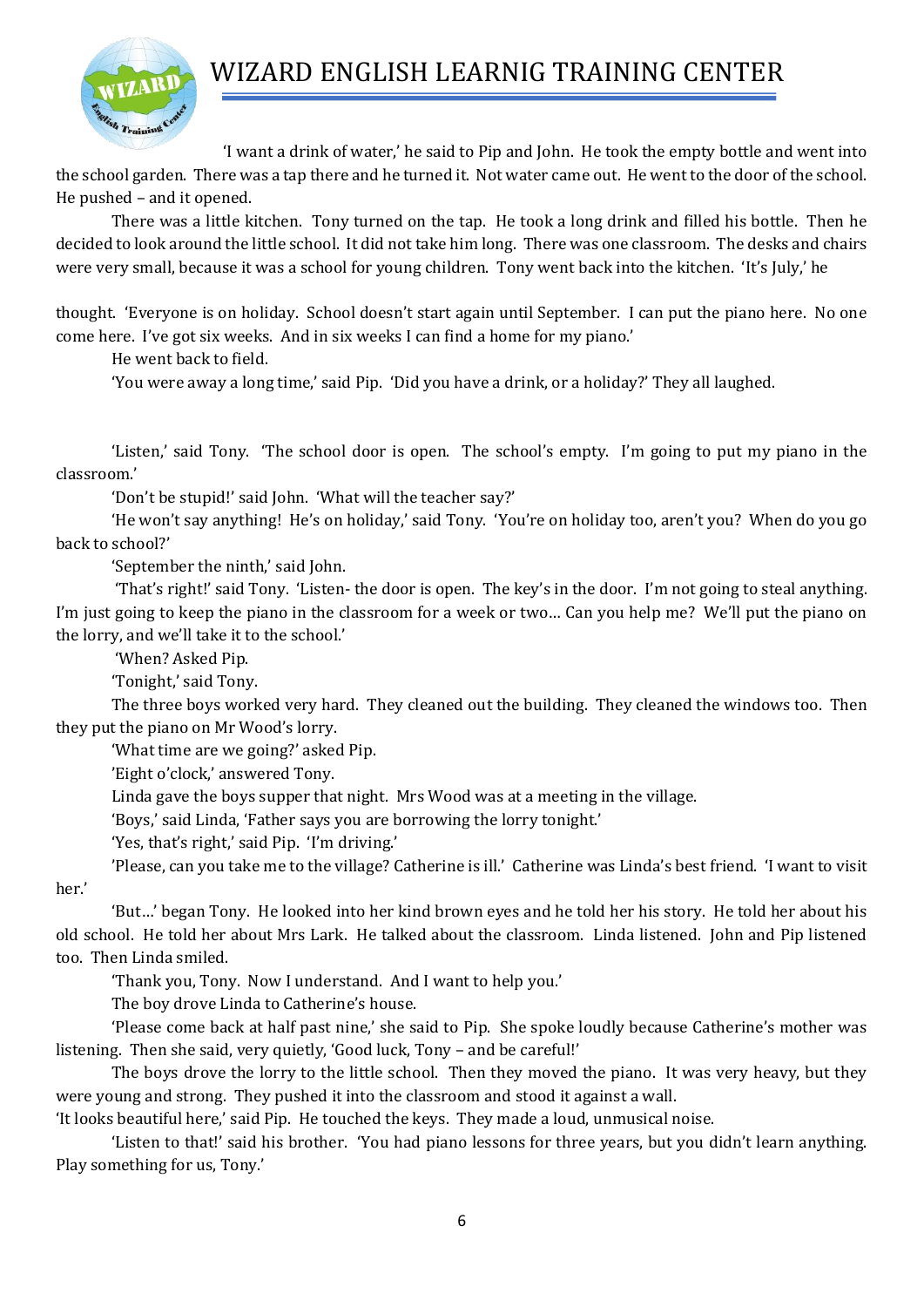

Tony sat down and began to play one of Mrs. Lark's songs. The music sang in his mind. It travelled along his arms. His fingers danced over the keys. His eyes were closed. He was in another world.

His friend listened. Tony was not clever. He was big and quiet and slow. But there was music in his big, strong hands.

That summer was a happy time for Tony. Every evening after supper he borrowed Linda's bicycle. He cycled to the school, and he played the piano. When it was dark, he cycled back to the farm again. He was afraid to turn on a light in the school. He did not want anybody to see him.

'I think Tony has a girlfriend,' said Mrs. Wood to Linda. Linda just smiled.

Tony learned to read music. Linda brought him a book of easy songs. She showed him the music. He looked at the little black notes and the five thin black lines on the pages of the book.

'This is easy,' he said to Linda. 'It's like writing. The notes tell your fingers what to do.'

'That's right,' said Linda. She showed him the long notes and the short notes. She taught him to read the words at the top of the page.

'Look!' she said. 'That's Italian. Lento – slow.'

But Tony was not slow. He learned very fast. Linda was a good teacher. Both of them enjoyed her lessons.

#### **6. Mr. Gordon Finds a Musician**

Mr. Gordon was the teacher at the little village school. He was a kind old man and the children liked him. They enjoyed his lessons and he enjoyed teaching them. There was no piano at the school. This sometimes made him a little unhappy, because he loved music very much. But he sang with the children. He filled their young minds with songs and stories. It was a happy school.

One night during the summer holidays Mr. Gordon wanted a book. He looked everywhere.

'I know!' he said suddenly. 'I left it at school. I'll go there at once. It isn't far away.'

He walked through the school garden. The door of the school was open! He felt in his pocket for the key – it was not there!

'Oh dear!' thought Mr. Gordon. 'I forgot to lock the door. Now somebody is in the school. Perhaps it's a thief! What can I do?' Then he heard the music…

Tony played the same line of music again and again. It was not easy.

'Presstissimo,' said the words at the top of the page. 'Very fast.' His fingers flew over the keys.

Mr. Gordon stood and listened. There was a happy smile on his face.

Then Tony stopped playing.

'That wasn't right,' he said to himself. He looked carefully at the little black notes on their thin black lines. 'The left hand goes like this.'

Mr. Gordon spoke. 'And the right hand goes like this…'

Tony turned round. His face was white. 'Don't tell the police,' he said. 'Please. I haven't stolen anything. I haven't done anything wrong.'

'No, no, of course not,' said the teacher. 'But who are you? What are you doing in my classroom? And how did this piano get here?'

Mr. Gordon visited the farm and talked to Mr. and Mrs. Wood.

'Tony is very special,' said Mr. Gordon. 'I have been a teacher for forty years, but I have never met a boy like Tony. He must have music lessons at once. Then he must go to the College of Music in London. He needs to work with other musical boys and girls.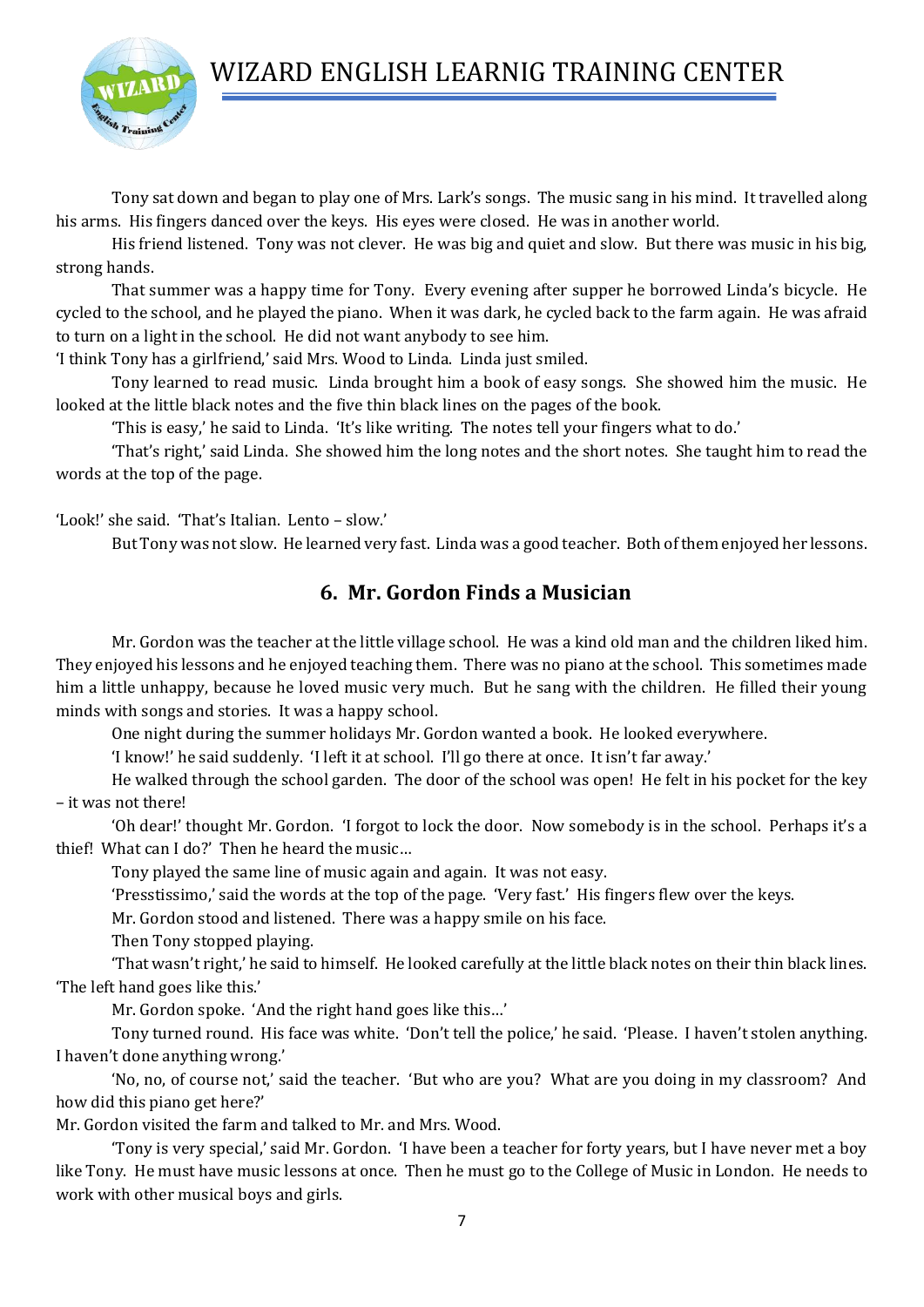

'But his mother and father are poor,' said Mrs. Wood. 'They can't pay for music lessons. They can't send him to college.

They have five small children at home. Tony sends them money every month.

'I can give Tony his first lessons,' said Mr. Gordon. 'I don't want any money – I'll be very happy to teach this wonderful boy. I feel – oh, how can I explain to you?... This is a very exciting time for me. Last night I came to school to look for a book, and I found a musician!... But Tony learns very quickly. Soon he will need a really good teacher. Then we'll have to think about money.

Perhaps Tony can go to the College of Music in the daytime and work in a restaurant in the evenings…'

'No¸ he can't!' said Mr. Wood. Suddenly his face was red and angry. 'Tony is a good boy. He's like a son to us. His father is poor, but we are not.'

'That's right!' said his wife. She was usually a quiet woman, but her eyes were bright and excited. 'We'll send Tony to the College of Music,' she said.

Tony knew nothing about their conversation. He was cleaning Mr. Wood's new car when Mr. Gordon visited the farm. But that visit changed his life. Mr. Wood had a quiet talk with him later.

'Mr. Gordon wants to give you piano lessons,' he told Tony.

Tony's eyes shone like stars. Then he shook his head. 'I haven't any money, sir,' he said.

Mr. Gordon doesn't want any money. I've had a talk with him. You are going to go to the school at four o'clock every afternoon.

You will have your lesson, and you will practice on the piano for two hours. Then you'll come back to the farm and have your supper.'

'But my work….'began Tony.

'I can find another farm boy,' said Mr. Wood¸' but good musicians are special people. Give me three tickets for your first concert, and I'll be happy.'

#### **7. The Music Competition**

Tony worked and worked. He got up at six every morning. He worked on the farm until four o'clock in the afternoon. But every minute of the day, music filled his mind.

At four o'clock he cycled to his piano lesson with Mr. Gordon. He practiced until seven o'clock, then he cycled back to the farm for supper. After supper he read Mr. Gordon's music books. Often, he fell asleep at the kitchen table.

At night, while he slept, his mind was still full of music. Small black notes danced in front of his eyes. When he woke up the music was still there. Tony lived in a world of music.

The leaves fell from the trees. Winter came. It was dark when Tony got up in the mornings. It was dark when he cycled back to his piano lesson, and it was dark when he cycled back to the farm again. Sometimes it snowed. Then he had to walk to and from the school. But he never missed a lesson.

'How's the boy getting on?' the farmer asked Mr. Gordon one day.

'Very well,' said the teacher. 'But he's too quick for me. Soon he'll need a real teacher.' Spring came, and the trees were green again.

'There is a music competition in the town on June  $12<sup>th</sup>$ ,' said Mr. Gordon one evening.

'Can I go and listen?' asked Tony.

'No,' said his teacher. 'I'll go and listen. You are going to play in the competition.'

'But I can't do that! I need to practice more. I'm not ready!' said Tony.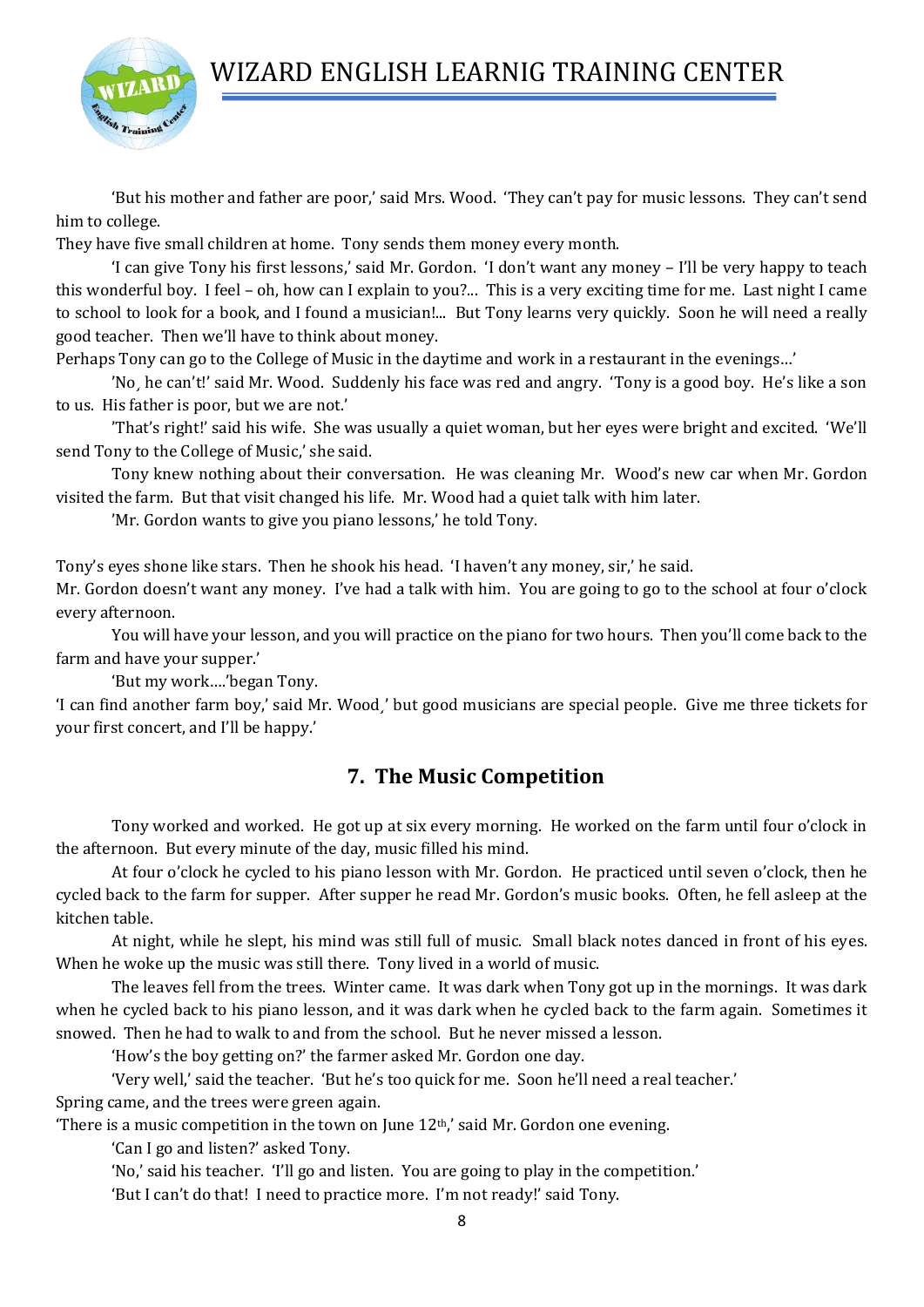



'You will be ready,' said his teacher quietly. Mr. Gordon was a kind old man. But he made Tony practice for four hours every day. Another boy helped Mr Wood on the farm while Tony practiced for the competition.

'Two weeks to go before the competition,' said Mr. Gordon one evening. 'Look, this is the program.'

The program was big and beautiful and expensive. Tony looked for his name. He found it. 'Anthony Evans, aged 15. Piano.'

'Nobody calls me Anthony,' he said. 'Why can't they call me Tony?'

'Tony is a boy's name,' said Mr. Gordon. 'Anthony is a man's name. Tony Evans was a farm boy. Anthony Evans is a musician. One day, Anthony Evans will be famous all over the world. And from today I'm going to call you Anthony.'

On the morning of the competition Mr. and Mrs. Wood and Anthony went into town in the car. While Mr. Wood had a drink with some friends, Mrs. Wood took Anthony shopping. She bought him a new brown suit and a new white shirt. Then she took him into a shoe shop – and Pip's father sold her some new shoes for Anthony.

They were beautiful shoes. They shone like glass and Mrs. Wood liked them very much. The shoes were too small, and they hurt Anthony's feet. But he did not say anything – what could he say?

Mrs. Wood paid for the shoes, and Pip's father put them in a box.

'I hear you're playing in the music competition tonight,' he said to Anthony. 'I saw your name in the program. Anthony Evans – it sounds wonderful. Good luck!'

In the evening the Wood family and Anthony drove to Mr. Gordon's house. Mr. Gordon came out. He was wearing his best suit. 'You look wonderful, Mr. Gordon!' laughed Mr. Wood. 'Are you getting married?'

The old man got into the car and they all drove to the competition. The Woods went to their seats, but Mr. Gordon took Anthony through the stage door. He took him to a room behind the stage. A lot of musicians were waiting there.

The women were wearing long dresses. The men were wearing evening suits. Nobody spoke to Anthony.

'Good bye, my boy,' said Mr. Gordon, 'and good luck.'

Anthony sat in the waiting room for a long time. His feet hurt. They burned like fire. His hands felt cold. They were shaking. From a long way away, he heard the sound of a piano. Every few minutes a man came in and called someone's name. After a long time, the man came in and said, 'Mr. Evans, please.' Anthony did not move. Nobody usually called him Mr. Evans!

'Mr. Anthony Evans, please!' said the man again.

'Come along – we haven't got all night!'

Anthony got up. 'Oh, my feet hurt!' he thought. He followed the man up some stairs. 'I'm walking like Charlie Chaplin,' he thought. 'Everybody will laugh at me.'

He walked on to the stage and sat down at the big piano. The dark wood shone like glass. He could see his face in it. He turned round and looked at the sea of faces. He could not see the Wood family. He could not see Mr. Gordon. But suddenly Anthony felt their love and their kindness. His feet stopped hurting, his hands stopped shaking. He touched the piano. It was much bigger than the old piano in the classroom. The keys looked very clean and new. He wanted to touch them.

'Well, 'he said to himself, 'of course I want to touch them. That's why I'm here!' And he began to play. He forgot about himself. He forgot about all the strange people in the theatre, and he just played for Linda. He played for Mr. Gordon. And he played for old Mrs. Lark.